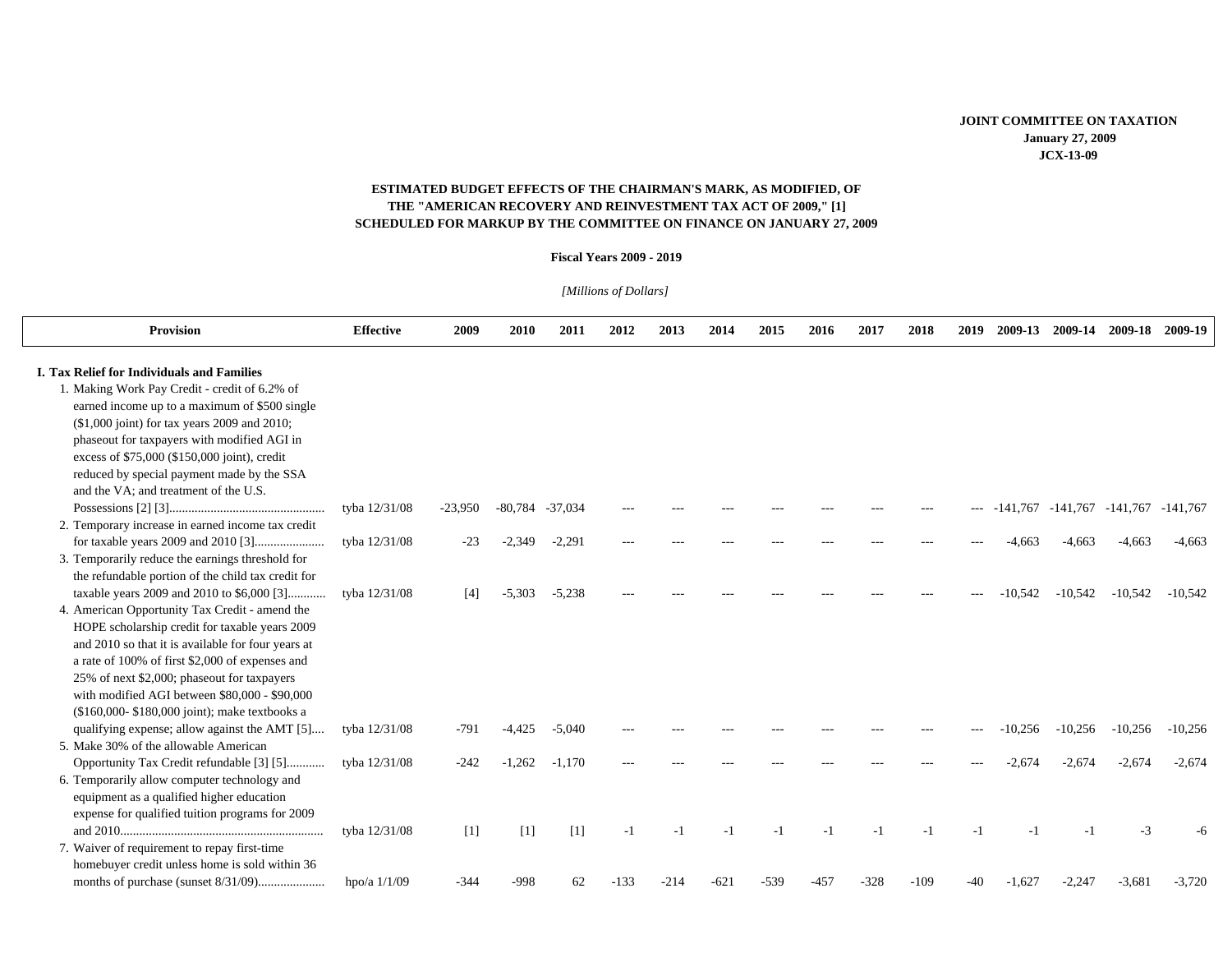|--|--|

| <b>Provision</b>                                                                        | Effective                        | 2009      | 2010            | 2011     | 2012   | 2013     | 2014     | 2015     | 2016     | 2017     | 2018     | 2019     |                                         | 2009-13 2009-14 2009-18 2009-19 |           |           |
|-----------------------------------------------------------------------------------------|----------------------------------|-----------|-----------------|----------|--------|----------|----------|----------|----------|----------|----------|----------|-----------------------------------------|---------------------------------|-----------|-----------|
| 8. Exclude up to \$2,400 of unemployment                                                |                                  |           |                 |          |        |          |          |          |          |          |          |          |                                         |                                 |           |           |
| insurance benefits from gross income for                                                |                                  |           |                 |          |        |          |          |          |          |          |          |          |                                         |                                 |           |           |
|                                                                                         | <b>DOE</b>                       | -948      | $-3,792$        |          |        |          |          |          |          |          |          |          |                                         | -4,740                          | $-4,740$  | $-4,740$  |
| Total of Tax Relief for Individuals and Families                                        |                                  | $-26,298$ | -98,913 -50,711 |          | $-134$ | $-215$   | $-622$   | -540     | -458     | $-329$   | $-110$   |          | -41 -176,270 -176,890 -178,326 -178,368 |                                 |           |           |
| <b>II. Renewable Energy Incentives</b>                                                  |                                  |           |                 |          |        |          |          |          |          |          |          |          |                                         |                                 |           |           |
| 1. Extension of the renewable electricity credit -                                      |                                  |           |                 |          |        |          |          |          |          |          |          |          |                                         |                                 |           |           |
| extend by three years the placed-in-service date                                        |                                  |           |                 |          |        |          |          |          |          |          |          |          |                                         |                                 |           |           |
| for each section 45 qualified facility (two years                                       |                                  |           |                 |          |        |          |          |          |          |          |          |          |                                         |                                 |           |           |
| for marine renewables), excluding coal and                                              | ppisa 12/31/09                   |           |                 |          |        |          |          |          |          |          |          |          |                                         |                                 |           |           |
|                                                                                         | & 12/31/10                       | ---       | $-127$          | $-440$   | -921   | $-1,365$ | $-1,603$ | $-1,649$ | $-1,700$ | $-1,743$ | $-1,788$ | $-1,806$ | $-2,853$                                | $-4,456$                        | $-11,337$ | $-13,143$ |
| 2. Election of investment credit for section 45                                         |                                  |           |                 |          |        |          |          |          |          |          |          |          |                                         |                                 |           |           |
| facilities in lieu of production credits                                                | ppisa 12/31/08                   | $-96$     | $-131$          | $-71$    | $-16$  | 9        | 12       | 6        | 2        |          |          |          | $-305$                                  | $-294$                          | $-285$    | $-285$    |
| 3. Modify section 48 energy credit - remove cap                                         |                                  |           |                 |          |        |          |          |          |          |          |          |          |                                         |                                 |           |           |
| for small wind systems, and remove cutback to                                           |                                  |           |                 |          |        |          |          |          |          |          |          |          |                                         |                                 |           |           |
| credit for subsidized energy financing                                                  | pa 12/31/08                      | $-31$     | $-33$           | $-42$    | $-50$  | $-59$    | $-71$    | $-87$    | $-104$   | -66      | $-32$    | $-26$    | $-216$                                  | $-287$                          | $-577$    | $-604$    |
| 4. Increased limitation on issuance of new clean                                        |                                  |           |                 |          |        |          |          |          |          |          |          |          |                                         |                                 |           |           |
| renewable energy bonds (\$1.6 billion additional                                        |                                  |           |                 |          |        |          |          |          |          |          |          |          |                                         |                                 |           |           |
|                                                                                         | <b>DOE</b>                       | $-1$      | $-4$            | $-15$    | $-36$  | $-59$    | $-73$    | $-78$    | $-78$    | $-78$    | $-78$    | $-78$    | $-115$                                  | $-188$                          | $-500$    | $-578$    |
| 5. Increased limitation on issuance of qualified                                        |                                  |           |                 |          |        |          |          |          |          |          |          |          |                                         |                                 |           |           |
| energy conservation bonds (\$2.4 billion                                                |                                  |           |                 |          |        |          |          |          |          |          |          |          |                                         |                                 |           |           |
|                                                                                         | <b>DOE</b>                       | $-1$      | -5              | $-17$    | $-41$  | -69      | $-95$    | $-111$   | $-116$   | $-116$   | $-116$   | $-116$   | $-133$                                  | $-228$                          | $-687$    | $-803$    |
| 6. Extension and temporary increase to 30%                                              |                                  |           |                 |          |        |          |          |          |          |          |          |          |                                         |                                 |           |           |
| (\$1,500 per residence cap) credit for all section                                      |                                  |           |                 |          |        |          |          |          |          |          |          |          |                                         |                                 |           |           |
| 25C nonbusiness energy property, and repeal                                             |                                  |           |                 |          |        |          |          |          |          |          |          |          |                                         |                                 |           |           |
| reduction in section 25C credits by reason of<br>receipt of subsidized energy financing | ea 12/31/08 &<br>before $1/1/11$ | $-370$    | $-1,967$        | $-1,938$ |        |          |          |          |          |          |          |          | 4.275                                   | $-4,275$                        | $-4,275$  | $-4,275$  |
| 7. Credit for residential energy efficient property -                                   |                                  |           |                 |          |        |          |          |          |          |          |          |          |                                         |                                 |           |           |
| remove credit cap for residential wind,                                                 |                                  |           |                 |          |        |          |          |          |          |          |          |          |                                         |                                 |           |           |
| geothermal property, and residential solar                                              |                                  |           |                 |          |        |          |          |          |          |          |          |          |                                         |                                 |           |           |
| thermal property under section 25D, repeal                                              |                                  |           |                 |          |        |          |          |          |          |          |          |          |                                         |                                 |           |           |
| reduction in all section 25D credits (residential                                       |                                  |           |                 |          |        |          |          |          |          |          |          |          |                                         |                                 |           |           |
| solar, geothermal, wind, fuel cells) by reason of                                       |                                  |           |                 |          |        |          |          |          |          |          |          |          |                                         |                                 |           |           |
|                                                                                         | tyba 12/31/08                    | $-7$      | -29             | $-30$    | $-32$  | $-33$    | $-34$    | $-36$    | $-37$    | $-28$    |          |          | $-131$                                  | $-165$                          | $-268$    | $-268$    |
| 8. Temporarily increase credit rate for nonhydrogen                                     |                                  |           |                 |          |        |          |          |          |          |          |          |          |                                         |                                 |           |           |
| refueling property to 50%; increase max credit                                          |                                  |           |                 |          |        |          |          |          |          |          |          |          |                                         |                                 |           |           |
| to \$50,000 for business property (\$200,000 in                                         |                                  |           |                 |          |        |          |          |          |          |          |          |          |                                         |                                 |           |           |
| the case of hydrogen) and \$2,000 for                                                   |                                  |           |                 |          |        |          |          |          |          |          |          |          |                                         |                                 |           |           |
| nonbusiness property (sunset 12/31/10)                                                  | tyba 12/31/08                    | $-11$     | $-21$           | $-14$    | -6     |          | $-2$     |          |          |          | -1       |          | $-57$                                   | -59                             | $-55$     | $-54$     |
| 9. 20% research credit for qualified energy                                             |                                  |           |                 |          |        |          |          |          |          |          |          |          |                                         |                                 |           |           |
|                                                                                         | tyba 12/31/08                    | $-2$      | -6              | $-5$     | $-2$   | $-2$     | $-1$     |          |          |          |          |          | $-17$                                   | $-18$                           | $-18$     | $-18$     |
|                                                                                         |                                  |           |                 |          |        |          |          |          |          |          |          |          |                                         |                                 |           |           |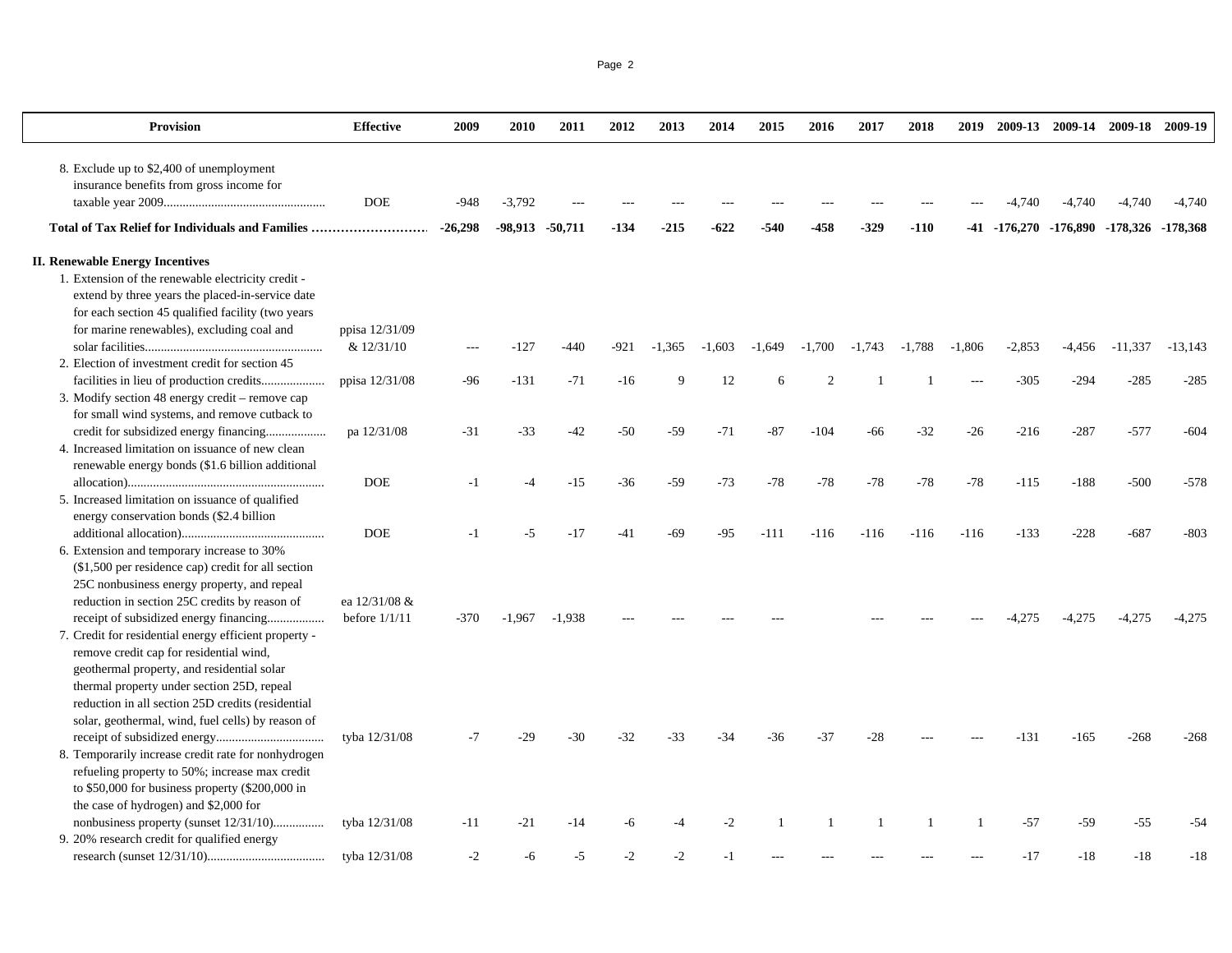Page 3

| Provision                                            | <b>Effective</b>  | 2009          | 2010      | 2011     | 2012     | 2013     | 2014     | 2015     | 2016     | 2017     | 2018     | 2019     | 2009-13   | 2009-14   | 2009-18 2009-19 |            |
|------------------------------------------------------|-------------------|---------------|-----------|----------|----------|----------|----------|----------|----------|----------|----------|----------|-----------|-----------|-----------------|------------|
| 10. 5-year carryback of general business credits     |                   |               |           |          |          |          |          |          |          |          |          |          |           |           |                 |            |
| and allow general business credits to offset         |                   |               |           |          |          |          |          |          |          |          |          |          |           |           |                 |            |
|                                                      | [6]               | $-9,127$      | $-292$    | $-257$   | $-231$   | $-208$   | $-187$   | $-168$   | $-152$   | $-136$   | $-123$   | -111     | $-10,115$ | $-10,302$ | $-10,882$       | $-10.992$  |
| 11. Modify carbon sequestration credit to require    |                   |               |           |          |          |          |          |          |          |          |          |          |           |           |                 |            |
| permanent geologic storage for CO2 used as a         |                   |               |           |          |          |          |          |          |          |          |          |          |           |           |                 |            |
|                                                      | <b>DOE</b>        |               |           |          |          | .        |          |          |          |          |          |          |           |           |                 |            |
| 12. Modification of credit for qualified plug-in     |                   |               |           |          |          |          |          |          |          |          |          |          |           |           |                 |            |
|                                                      |                   |               | -19       | $-62$    | $-31$    |          |          |          |          |          |          |          | $-103$    | $-100$    | $-94$           |            |
|                                                      |                   | $-9,646$      | $-2.634$  | $-2.891$ | $-1.366$ | $-1,784$ | $-2,050$ | $-2,119$ | $-2,182$ | $-2,164$ | $-2,135$ | $-2.136$ | $-18.320$ | $-20,372$ | $-28.978$       | $-31,114$  |
| <b>III. Tax Incentives for Business</b>              |                   |               |           |          |          |          |          |          |          |          |          |          |           |           |                 |            |
| 1. Special allowance for certain property acquired   |                   |               |           |          |          |          |          |          |          |          |          |          |           |           |                 |            |
|                                                      | ppisa 12/31/08    | $-23,916$     | $-14,893$ | 8,347    | 6.645    | 5,646    | 4.614    | 3.098    | 1,985    | 1,255    | 961      | 938      | $-18.171$ | $-13,557$ | $-6,258$        | $-5,320$   |
| 2. Temporary increase in limitation on expensing     |                   |               |           |          |          |          |          |          |          |          |          |          |           |           |                 |            |
| of certain depreciable business assets               | tybi 2009         | $-642$        | $-425$    | 352      | 222      | 162      | 125      | 79       | 45       | 22       | 10       | 10       | $-331$    | $-206$    | $-50$           | $-4^\circ$ |
| 3. 5-year carryback of 2008 and 2009                 |                   |               |           |          |          |          |          |          |          |          |          |          |           |           |                 |            |
| NOLs with exception for TARP recipients              | [8]               | -32.494       | $-35,027$ | 11,489   | 10,824   | 8,364    | 5.935    | 4.155    | 2.872    | 2.003    | 1,377    | 981      | $-36.844$ | $-30,908$ | $-20,502$       | $-19.521$  |
| 4. Modification of the work opportunity tax credit - |                   |               |           |          |          |          |          |          |          |          |          |          |           |           |                 |            |
| incentives to hire unemployed veterans and           |                   |               |           |          |          |          |          |          |          |          |          |          |           |           |                 |            |
|                                                      | wpoia 12/31/08    | $-28$         | $-73$     | -64      | $-25$    | -10      | $-5$     | $-2$     | [4]      |          |          |          | $-200$    | $-206$    | $-207$          | $-208$     |
| 5. Extension of election to accelerate AMT and       |                   |               |           |          |          |          |          |          |          |          |          |          |           |           |                 |            |
| R&E credits in lieu of bonus depreciation [3]        | tyea 12/31/08     | $-20$         | -984      | 49       | 47       | 33       | 21       | 15       | 10       | 8        | 8        | 8        | $-875$    | $-854$    | $-813$          | $-805$     |
| 6. Deferral of certain income from discharge of      | ra 12/31/08 &     |               |           |          |          |          |          |          |          |          |          |          |           |           |                 |            |
|                                                      | before $1/1/11$   | $-8,076$      | $-15,369$ | $-2,781$ | 3,462    | 3,454    | 3,445    | 3.436    | 3,427    | 3,418    | 3,409    | 1,362    | $-19.310$ | $-15,865$ | $-2,175$        | $-813$     |
| 7. Increase section 1202 exclusion to 75% (sunset)   |                   |               |           |          |          |          |          |          |          |          |          |          |           |           |                 |            |
|                                                      | sia DOE           | $\mathcal{D}$ |           |          |          |          | -207     | -360     | $-163$   | $-50$    | $-36$    | $-22$    |           | $-198$    | $-807$          | $-829$     |
| 8. Equalize tax-free transit and parking benefits,   |                   |               |           |          |          |          |          |          |          |          |          |          |           |           |                 |            |
| set both at \$230 for 2009 and then index            |                   |               |           |          |          |          |          |          |          |          |          |          |           |           |                 |            |
|                                                      | <b>DOE</b>        | $-57$         | $-106$    | $-29$    |          |          |          |          |          |          |          |          | $-192$    | $-192$    | $-192$          | $-192$     |
| 9. Temporarily reduce the S corporation built-in     | tyba 12/31/08 and |               |           |          |          |          |          |          |          |          |          |          |           |           |                 |            |
| gains holding period from 10 to 7 years              | before $1/1/11$   | $-31$         | $-154$    | $-73$    | $-32$    | $-28$    | $-19$    | $-20$    | $-16$    | $-14$    | $-13$    | $-15$    | $-318$    | $-337$    | $-400$          | $-415$     |
| 10. Clarification of regulations related to          |                   |               |           |          |          |          |          |          |          |          |          |          |           |           |                 |            |
| limitations on certain built-in losses following     | tstbc Eia         |               |           |          |          |          |          |          |          |          |          |          |           |           |                 |            |
|                                                      | 1/16/09           | 1,437         | 1.775     | 646      | 261      | 225      | 304      | 419      | 457      | 470      | 484      | 499      | 4.344     | 4.647     | 6,478           | 6,977      |
|                                                      |                   | $-63,825$     | $-65,250$ | 17.938   | 21.404   | 17,846   | 14,213   | 10,820   | 8,617    | 7,112    | 6,200    | 3,761    | $-71,888$ | $-57,676$ | $-24,926$       | $-21,167$  |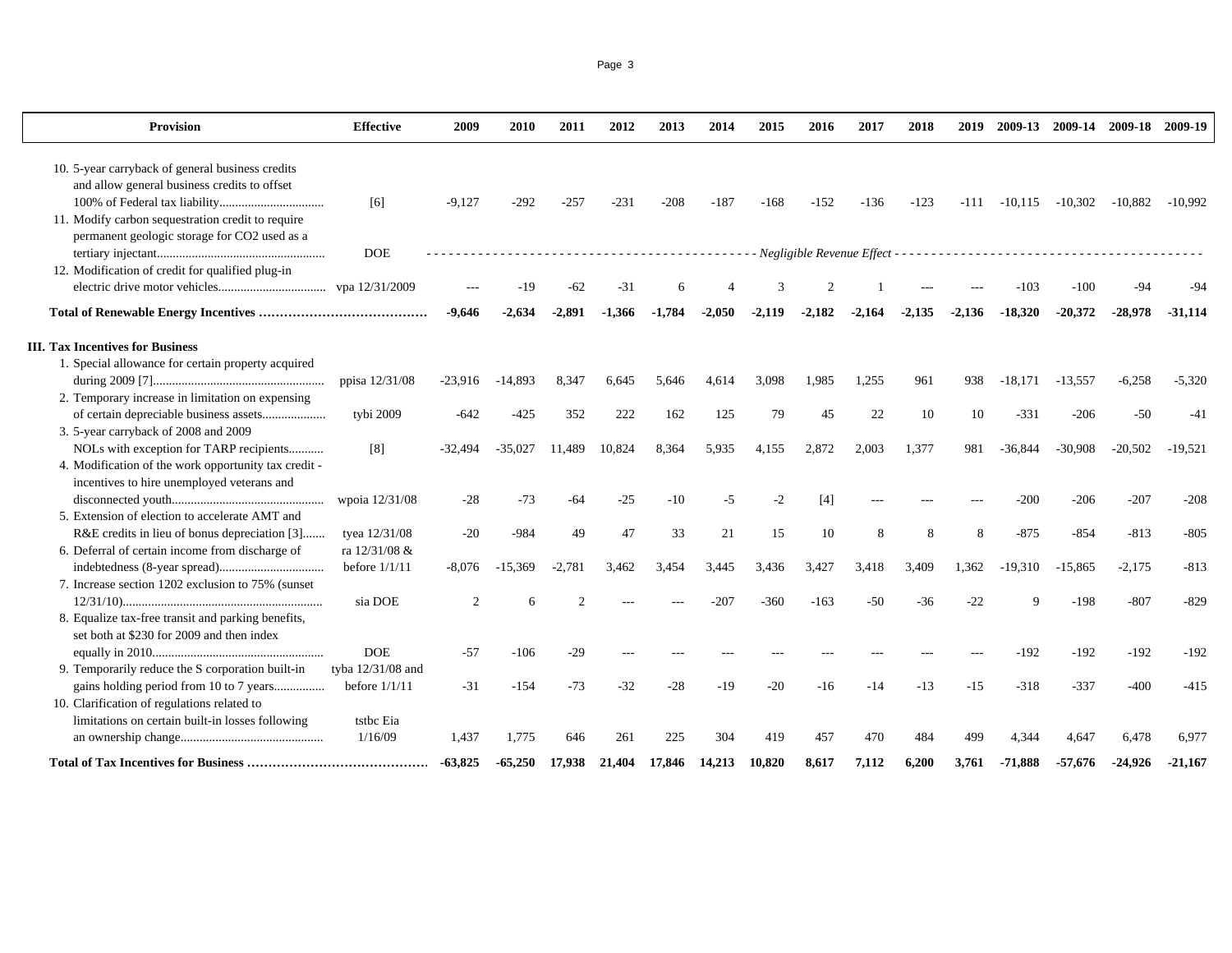| <b>Provision</b>                                    | <b>Effective</b> | 2009   | 2010   | 2011     | 2012   | 2013   | 2014   | 2015   | 2016   | 2017   | 2018   | 2019   | 2009-13  | 2009-14  |          | 2009-18 2009-19 |
|-----------------------------------------------------|------------------|--------|--------|----------|--------|--------|--------|--------|--------|--------|--------|--------|----------|----------|----------|-----------------|
| <b>IV. Manufacturing Recovery Provisions</b>        |                  |        |        |          |        |        |        |        |        |        |        |        |          |          |          |                 |
| 1. For bonds issued in 2009 and 2010, expand        |                  |        |        |          |        |        |        |        |        |        |        |        |          |          |          |                 |
| industrial development bonds to include             |                  |        |        |          |        |        |        |        |        |        |        |        |          |          |          |                 |
| creation of intangible property and eliminate       |                  |        |        |          |        |        |        |        |        |        |        |        |          |          |          |                 |
| 25% of proceeds restriction for facilities          |                  |        |        |          |        |        |        |        |        |        |        |        |          |          |          |                 |
| functionally related and subordinate to a           | bia DOE &        |        |        |          |        |        |        |        |        |        |        |        |          |          |          |                 |
|                                                     | before $1/1/11$  | $-1$   | -6     | $-16$    | $-23$  | $-24$  | $-23$  | $-23$  | $-23$  | $-22$  | $-22$  | $-21$  | $-70$    | $-93$    | $-183$   | $-203$          |
| 2. Credit for investment in advanced energy         |                  |        |        |          |        |        |        |        |        |        |        |        |          |          |          |                 |
|                                                     | ppisa DOE        | $---$  | $-138$ | $-281$   | $-292$ | $-151$ | $-110$ | $-136$ | $-136$ | $-105$ | $-51$  | $-11$  | $-862$   | $-972$   | $-1,400$ | $-1,411$        |
|                                                     |                  | -1     | -144   | -297     | -315   | -175   | $-133$ | -159   | -159   | $-127$ | $-73$  | $-32$  | -932     | $-1,065$ | -1,583   | $-1,614$        |
| V. Economic Recovery Tools                          |                  |        |        |          |        |        |        |        |        |        |        |        |          |          |          |                 |
| 1. Recovery zone bonds (\$15 billion private        |                  |        |        |          |        |        |        |        |        |        |        |        |          |          |          |                 |
| activity bond allocation; \$10 billion allocation   | oia 12/31/08 &   |        |        |          |        |        |        |        |        |        |        |        |          |          |          |                 |
|                                                     | before $1/1/11$  | $-112$ | $-230$ | $-473$   | $-534$ | $-536$ | $-528$ | $-520$ | $-512$ | $-504$ | -496   | -486   | $-1,885$ | $-2,413$ | $-4,445$ | $-4,931$        |
| 2. Tribal economic development bonds - create       |                  |        |        |          |        |        |        |        |        |        |        |        |          |          |          |                 |
| a national pool of tax-exempt bonds for use         |                  |        |        |          |        |        |        |        |        |        |        |        |          |          |          |                 |
| by Indian tribes for economic development           |                  |        |        |          |        |        |        |        |        |        |        |        |          |          |          |                 |
|                                                     | oia DOE          | $-1$   |        | $-15$    | $-31$  | $-39$  | $-39$  | $-39$  | $-38$  | $-37$  | $-36$  | -36    | $-90$    | $-129$   | $-279$   | $-315$          |
| 3. Extend and modify the new markets tax credit -   |                  |        |        |          |        |        |        |        |        |        |        |        |          |          |          |                 |
| increase new markets tax credit equity              |                  |        |        |          |        |        |        |        |        |        |        |        |          |          |          |                 |
| limitation to a total of \$5 billion for calendar   |                  |        |        |          |        |        |        |        |        |        |        |        |          |          |          |                 |
| years 2008 and 2009 and allow 2009 credits          |                  |        |        |          |        |        |        |        |        |        |        |        |          |          |          |                 |
|                                                     | <b>DOE</b>       | $-50$  | $-36$  | $-66$    | $-128$ | $-152$ | $-179$ | $-172$ | $-154$ | $-113$ | $-1$   |        | $-432$   | $-610$   | $-1,051$ | $-1,046$        |
|                                                     |                  | $-163$ | $-270$ | $-554$   | $-693$ | $-727$ | $-746$ | $-731$ | $-704$ | $-654$ | $-533$ | $-518$ | $-2,407$ | $-3,152$ | $-5,775$ | $-6,292$        |
| <b>VI. Infrastructure Financing Tools</b>           |                  |        |        |          |        |        |        |        |        |        |        |        |          |          |          |                 |
| 1. Modification of rules applicable to financial    |                  |        |        |          |        |        |        |        |        |        |        |        |          |          |          |                 |
| institutions for interest expense relating to       | oia 12/31/08 &   |        |        |          |        |        |        |        |        |        |        |        |          |          |          |                 |
|                                                     | before $1/1/11$  | $-79$  | -239   | $-326$   | $-340$ | $-336$ | $-331$ | $-326$ | $-321$ | $-317$ | $-312$ | $-307$ | $-1,320$ | $-1,651$ | $-2.927$ | $-3,234$        |
| 2. For bonds issued during 2009 and 2010, repeal    |                  |        |        |          |        |        |        |        |        |        |        |        |          |          |          |                 |
| of alternative minimum tax limitations on           |                  |        |        |          |        |        |        |        |        |        |        |        |          |          |          |                 |
| private-activity tax-exempt bonds and modify        |                  |        |        |          |        |        |        |        |        |        |        |        |          |          |          |                 |
| ACE to exclude interest from all tax-exempt         | oia 12/31/08 &   |        |        |          |        |        |        |        |        |        |        |        |          |          |          |                 |
|                                                     | before 12/31/10  | $-21$  | $-60$  | $-68$    | $-41$  | $-42$  | $-42$  | $-42$  | $-42$  | -41    | $-41$  | -41    | $-232$   | $-274$   | $-440$   | $-481$          |
| 3. Delay 3% withholding on government contracts     |                  |        |        |          |        |        |        |        |        |        |        |        |          |          |          |                 |
|                                                     | <b>DOE</b>       |        |        | $-5,819$ | 5,528  |        |        |        |        |        |        |        | $-291$   | $-291$   | $-291$   | $-291$          |
| 4. Qualified school construction bonds (\$5 billion |                  |        |        |          |        |        |        |        |        |        |        |        |          |          |          |                 |
|                                                     | oia 12/31/08     | -9     | -50    | $-143$   | $-278$ | $-417$ | $-536$ | $-611$ | $-632$ | $-619$ | $-602$ | $-592$ | $-897$   | $-1,433$ | $-3,897$ | -4,489          |
| 5. Extend and expand qualified zone academy         |                  |        |        |          |        |        |        |        |        |        |        |        |          |          |          |                 |

bonds (\$1.4 billion in 2009 and 2010).................. oia 12/31/08 -1 -10 -40 -90 -130 -140 -137 -131 -125 -121 -120 -271 -411 -925 -1,045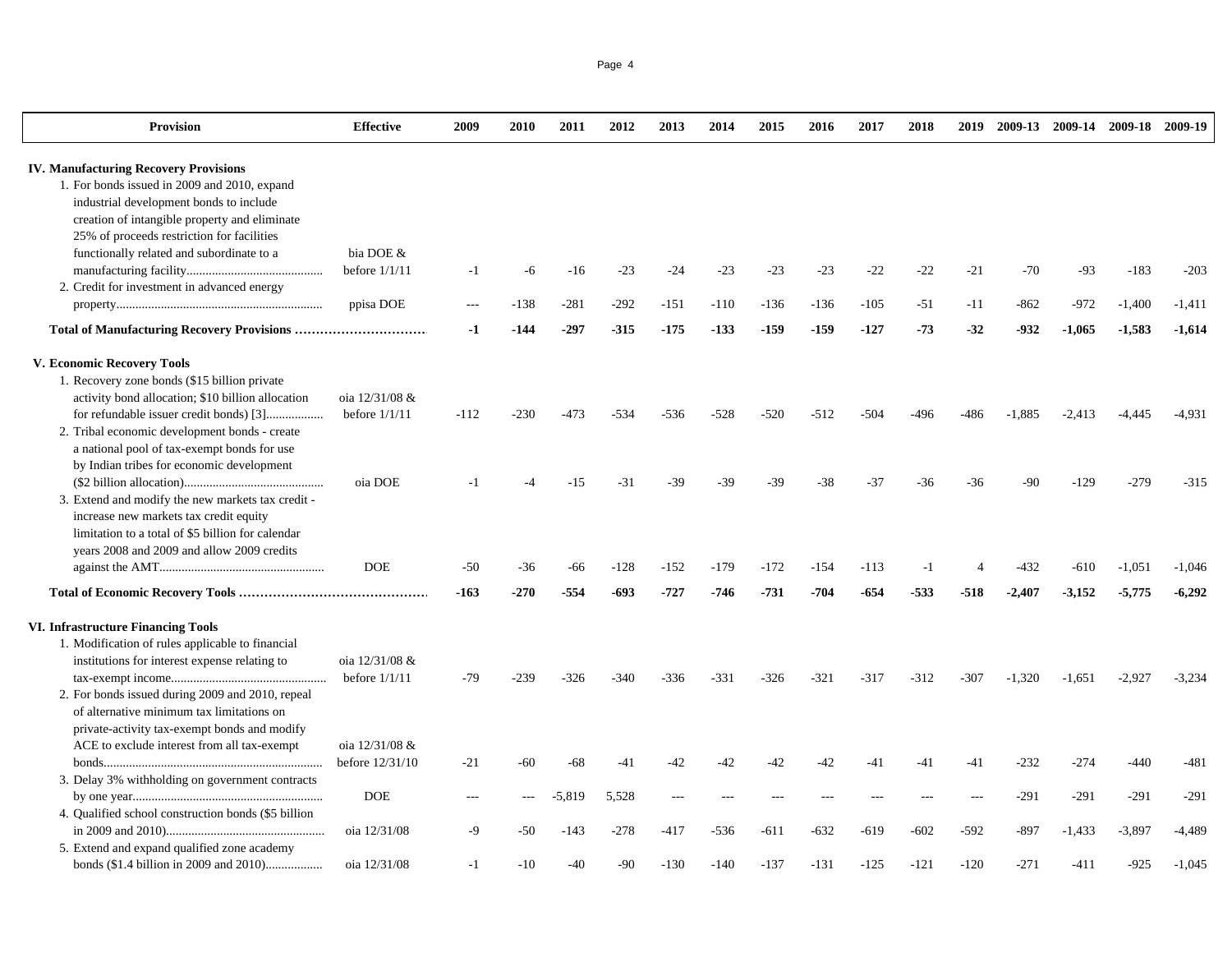| Provision                                         | <b>Effective</b>         | 2009      | 2010                            | 2011     | 2012   | 2013     | 2014     | 2015     | 2016           | 2017     | 2018     | 2019     | 2009-13  | 2009-14   | 2009-18                    | 2009-19    |
|---------------------------------------------------|--------------------------|-----------|---------------------------------|----------|--------|----------|----------|----------|----------------|----------|----------|----------|----------|-----------|----------------------------|------------|
| 6. Build America Bonds - general rule: 35%        |                          |           |                                 |          |        |          |          |          |                |          |          |          |          |           |                            |            |
| credit to bondholders for bonds issued in 2009.   |                          |           |                                 |          |        |          |          |          |                |          |          |          |          |           |                            |            |
| 2010, and 2011; 35% refundable credit to          |                          |           |                                 |          |        |          |          |          |                |          |          |          |          |           |                            |            |
| issuers for bonds issued in 2009 and 2010 [3]     | oia 12/31/08             | $-53$     | $-323$                          | $-829$   | $-778$ | $-753$   | $-728$   | $-704$   | $-680$         | -664     | $-649$   | $-634$   | $-2.736$ | $-3.464$  | $-6,161$                   | $-6,796$   |
| 7. Modify speed requirement for high-speed rail   |                          |           |                                 |          |        |          |          |          |                |          |          |          |          |           |                            |            |
|                                                   | bia DOE                  | $[4]$     | $-1$                            | $-3$     | $-7$   | $-13$    | $-20$    | $-29$    | $-38$          | $-48$    | $-58$    | $-71$    | $-24$    | -44       | $-217$                     | $-288$     |
| 8. Broadband investment incentives for rural.     |                          |           |                                 |          |        |          |          |          |                |          |          |          |          |           |                            |            |
|                                                   | eia 12/31/08             | $-34$     | $-70$                           | $-24$    | 5      |          | 3        | 3        | $\overline{2}$ |          |          |          | $-121$   | $-118$    | $-110$                     | $-110$     |
|                                                   |                          | $-197$    | $-753$                          | $-7,252$ | 3,999  | $-1,687$ | $-1,794$ | $-1,846$ | $-1,842$       | $-1,813$ | $-1,782$ | $-1,764$ | $-5,892$ | $-7,686$  | $-14,968$                  | $-16,734$  |
|                                                   |                          |           | $-100,130$ $-167,964$ $-43,767$ |          | 22,895 | 13,258   | 8,868    | 5,425    | 3.272          | 2.025    | 1,567    | -730     | -275.709 |           | -266,841 -254,556 -255,289 |            |
| <b>Other Provisions</b>                           |                          |           |                                 |          |        |          |          |          |                |          |          |          |          |           |                            |            |
| 1. Prohibition on collection of certain payments  |                          |           |                                 |          |        |          |          |          |                |          |          |          |          |           |                            |            |
| made under the Continued Dumping and Subsidy      |                          |           |                                 |          |        |          |          |          |                |          |          |          |          |           |                            |            |
|                                                   | <b>DOE</b>               | $-10$     | $-30$                           | $-30$    | $-10$  | -10      |          |          |                |          |          |          | -90      | -90       | $-90$                      | -90        |
| 2. Extension of Trade Adjustment Assistance       |                          |           |                                 |          |        |          |          |          |                |          |          |          |          |           |                            |            |
|                                                   | <b>DOE</b>               | $-31$     | $-55$                           | $-19$    | $-3$   |          |          |          |                |          |          |          | $-108$   | $-108$    | $-108$                     | $-108$     |
| 3. Economic recovery payments to recipients of    |                          |           |                                 |          |        |          |          |          |                |          |          |          |          |           |                            |            |
| Social Security, supplement security income,      |                          |           |                                 |          |        |          |          |          |                |          |          |          |          |           |                            |            |
| railroad retirement, and veterans disability      |                          |           |                                 |          |        |          |          |          |                |          |          |          |          |           |                            |            |
|                                                   | <b>DOE</b><br><b>DOE</b> | $-16,680$ | $-165$                          | $-20$    |        |          |          |          |                |          |          |          | -16.865  | $-16.865$ | $-16,865$                  | $-16.865$  |
| 4. Increase in statutory limit on the public debt |                          | $---$     | $---$                           | $- - -$  | $---$  |          | ---      |          |                |          |          |          |          |           |                            |            |
|                                                   |                          | $-16,721$ | $-250$                          | $-69$    | $-13$  | $-10$    |          |          |                |          |          |          | -17.063  | $-17,063$ | $-17,063$                  | $-17,063$  |
|                                                   |                          |           | $-116,851$ $-168,214$           | -43,836  | 22,882 | 13,248   | 8,868    | 5,425    | 3,272          | 2,025    | 1,567    | -730     | -292,772 | -283,904  | -271,619                   | $-272,352$ |
| Loint Committee on Texation                       |                          |           |                                 |          |        |          |          |          |                |          |          |          |          |           |                            |            |

Joint Committee on Taxation --------------------------------------

NOTE: Details may not add to totals due to rounding.

Legend for "Effective" column:

| $bia = bonds$ issued after      | $\text{hpo}/\text{a} = \text{house}$ purchased on or after | $t$ yba = taxable years beginning after          |
|---------------------------------|------------------------------------------------------------|--------------------------------------------------|
| $bra =$ benefits received after | $oia = obligations$ issued after                           | $t$ yea = taxable years ending after             |
| $DOE = date of enactment$       | $pa = periods after$                                       | $t$ <sub>y</sub> bi = taxable years beginning in |
| $ea =$ expenditures after       | ppisa = property placed in service after                   | $vpa =$ vehicles purchased after                 |
| $eia =$ expenses incurred after | $ra = repurchases after$                                   | $wpoia = wages paid or incurred after$           |
| $Eia =$ entered into after      | $t$ stbc = transactions subject to binding contracts       |                                                  |